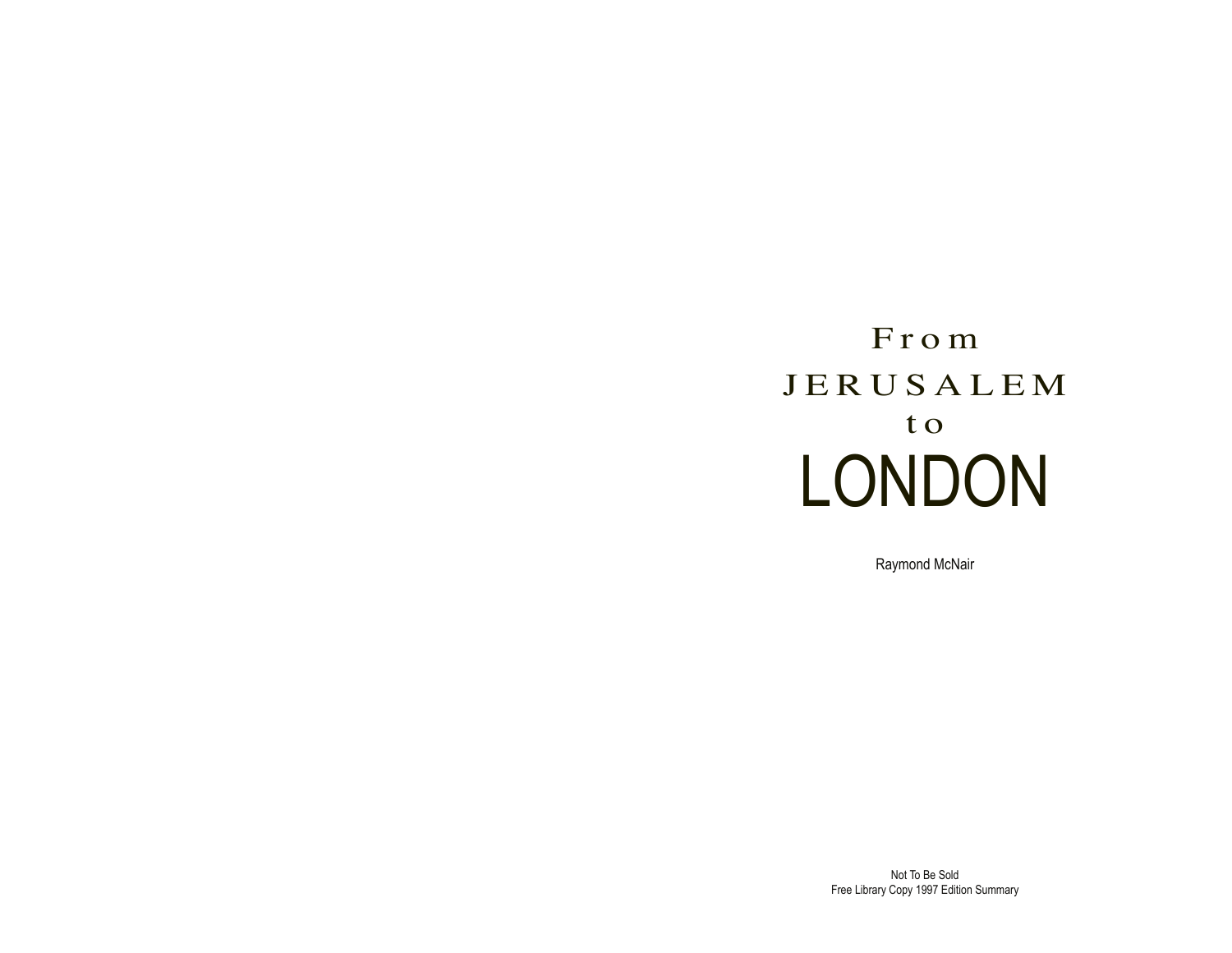# **Chapters**

| Chapter One                                                                                                                                                                                                                                           |     |
|-------------------------------------------------------------------------------------------------------------------------------------------------------------------------------------------------------------------------------------------------------|-----|
| Chapter Two<br>Jeremiah's Commission                                                                                                                                                                                                                  | 5   |
| <b>Chapter Three</b>                                                                                                                                                                                                                                  |     |
| <b>Chapter Four</b><br>David's Throne Transfered Manuscripture and Manuscripture of the United States of the United States of the United States of the United States of the United States of the United States of the United States of the United Sta | 12  |
| <b>Chapter Five</b>                                                                                                                                                                                                                                   | 14  |
| <b>Chapter Six</b>                                                                                                                                                                                                                                    | .18 |
| <b>Chapter Seven</b>                                                                                                                                                                                                                                  | 20  |

be superseded by another royal Davidic branch (from David through Solomon's older brother Nathan) - when Jesus Christ comes back to earth, and takes His seat upon the "throne of His father David" (Luke 1:32; Rev. 3:21; 11:15).

This greatest "son of David" was named "Jesus" before He was born (Mt. 1:1); Luke 1:31). "He will be great, and will be the Son of the Highest; and the Lord God will give Him the throne of His father David, and He will reign over the house of Jacob forever, and of His kingdom there will be no end" (Luke 1:32 -33; cf. Dan. 2:44 -45).

Only Christ, the true Messiah, has the "Key Of David" (Rev. 3:7). Only He - the long-prophesied "Shiloh" - can unlock the full potential of the "throne of David," thereby ushering in the Kingdom of God. As both "the Root, Creator, and Offspring, descendant, of David" (Rev. 22:16), He alone holds the key to the everlasting Throne of David! And only the Messiah holds the key to world peace!

After Christ's Second Coming, He will forever thereafter occupy the "throne of David"! "For unto us a Child, Jesus, is born, unto us a Son is given; And the government [of the world] will be upon His shoulder. And His name will be called.,. Prince Of Peace. Of the in crease of His government and peace there will be no end, upon the Throne Of David and over His kingdom" (Isa. 9:6 -7).

And the good news is that Christ will share the glory and power of David's throne with many others (Rev. 3:21) - with the then -res urrected King David (Jer. 30:; Ezek. 37:24; Hos. 3:5). the twelve apostles (Mt. 19:28), and with many others who will rule over all the "cities" of the entire earth (Luke 19:17 -19; Dan. 7:25 -27).

As the full embodiment of the long -expected Messiah, Jesus Christ will energize and glorify David's throne - far beyond the pow er and glory of David's and Solomon's kingdom. How will He ac complish that? By Himself sitting on David's ancient throne - and by administering the wonderful government of God over all the earth, thereby bringing peace, happiness and prosperity to all nations (Isa. 2:1 -5; 14:5 -7).

> In accordance with sec 107 of chapter 1 of title 17 of us copyright law, This material is distributed without charge or other commercial interest for the purposes of comment, teaching, scholarship and review.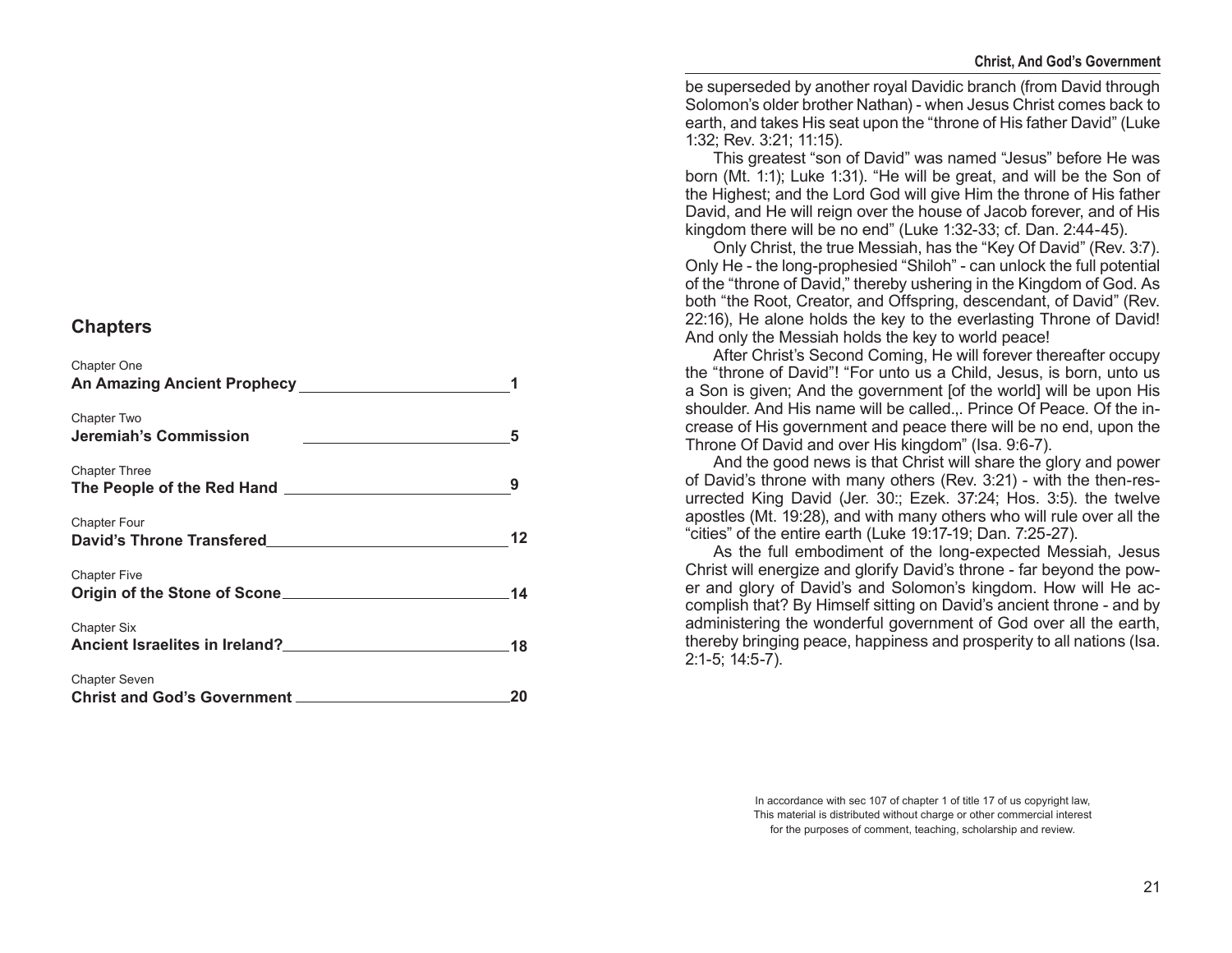#### Ancient Isrealites in England

Fodhia assigned lands for their use; and also instituted a school of general instruction at Tara, which became afterwards celebrated under the name of the *Mur‑ollam‑ham,* or College of the Learned" (p. 88). He also mentions a "splendid palace of the princes of Ulster [which] had in its neighbourhood the mansion appropriated to the celebrated Knights of the Red Branch -Red Hand-" (p. 89).

"Ollam Fola, i.e. Jeremiah, is celebrated in ancient history as a sage and legislator, eminent for learning, wisdom and excellent institutions, and his historic fame has been recognized by placing his medallion in *basso relievo* with those of Moses and other great legislators in the interior of the dome of the Four Courts of Dublin

.... The ancient Records and Chronicles of the Kingdom were ordered to be written and carefully preserved at Tara by Ollam *Fold*  and there formed the basis of the *Ancient History of Ireland,* called the *Psalter of Tara" (The Annals of the Four Masters,* notes by O'Connor, p. 297).

Irish histories reveal a definite *connection* between the early inhabitants of Ireland and the land of Israel and its people. That is an undeniable fact which anyone who has diligently studied Irish history cannot refute!

#### Chapter 7 **Christ And God's Government**

All Irish and Scottish historians agree that the present occupants of the British throne trace their ancestry back to the kings of *Scotland and Ireland* But many do not know of this fact: the ancient annals of Ireland and Scotland also show Ireland's royal roots go all the way back to the ancient "House of David" in Israel.

Yes, God has kept His promise which stated that once the scepter (royalty) was placed in "Judah." it would remain in the hands of their descendants until the coming of Shiloh (Messiah). Further, God made - and has kept - His unbreakable promise to King David that a descendant of his would never cease to sit upon his throne - Forever (2 Sam. 7). In future, "all generations" would have one of his descendants sitting on his throne somewhere on this earth, ruling over fellow Israelites - as long as the sun and the moon continued shining upon this earth (Psa. 89).

But, the ultimate fulfillment of God's irrevocable promises to Judah (Gen. 10), and of His irrevocable oath to King David (2 Sam. 7; Psa. 89), will be accomplished in the Person of Jesus Christ, a direct descendant of the "House of David" (Luke 3:23-33)!

Bible prophecy reveals that the present royal line which reigns on the British throne (from King David though his son Solomon) will

Is there *biblical* and *historical* evidence showing that in the 6th century BC, the *throne of David* was transferred from the land of *Israel* to the *British Isles?* If so, how did that come about? Tracing the history of the British throne - from England to Scotland, then to Ireland, and back still further to the ancient Kingdom of Judah - is a fascinating task.

It is impossible to comprehend the true *origins* of the British throne without first grasping certain Bible prophecies, which, over 3500 years ago, foretold, first the *rise,* then the *perpetuity* of that ancient dynasty.

#### Chapter 1

# **An Amazing Ancient Prophecy**

In approximately 1661 B. C., the clan of Israel (or Jacob) journeyed to Egypt, where they remained for the next 215 years (cf. Gen. 15:13-15; Ex. 12:40; Gal. 3:17). Just before his death in 1694 B.C., the elderly Patriarch Jacob, under divine inspiration, blessed his 12 sons. To his son Judah, he said, "The scepter shall not depart from Judah nor a lawgiver from between his feet, until Shiloh comes" (Gen. 49 v. 10).

We need to answer two important questions:

1. What is a scepter? A "scepter is a staff or baton borne by a sovereign as an emblem of authority" (Merriam Webster's Col. Dict, 10th ed.).

2. And what or Who is "Shiloh"? Unger's Bible Dictionary says, "Shiloh, the name, apparently, of a person. A title of the Messiah (Gen. 49:10).... The entire Jewish synagogue and the whole Christian Church agree as to the fact that the patriarch is here proclaiming the coming of the Messiah" (3rd ed., art. Shiloh). The Interpreter's Dictionary of the Bible states, "Shiloh is traditionally understood as the name of the Messiah."

The Imperial Bible‑Dictionary comments: "The proper fulfillment began in David's time, and 'the scepter and the lawgiver' are to be sought for in his line, to which the promises were made of an unending dominion. The old and simple interpretation is, that the sovereignty in Israel belongs to Judah, and that this prerogative shall not be exhausted till the promised Saviour comes..." (Vol. II, 1866 ed.).

But, when was that scepter to appear in Judah? The Israelites were led out of Egypt in about 1446 B.C., and 40 years later Joshua led them into the Promised Land. From then until about 1050 B.C., Israel was ruled by a *theocracy.*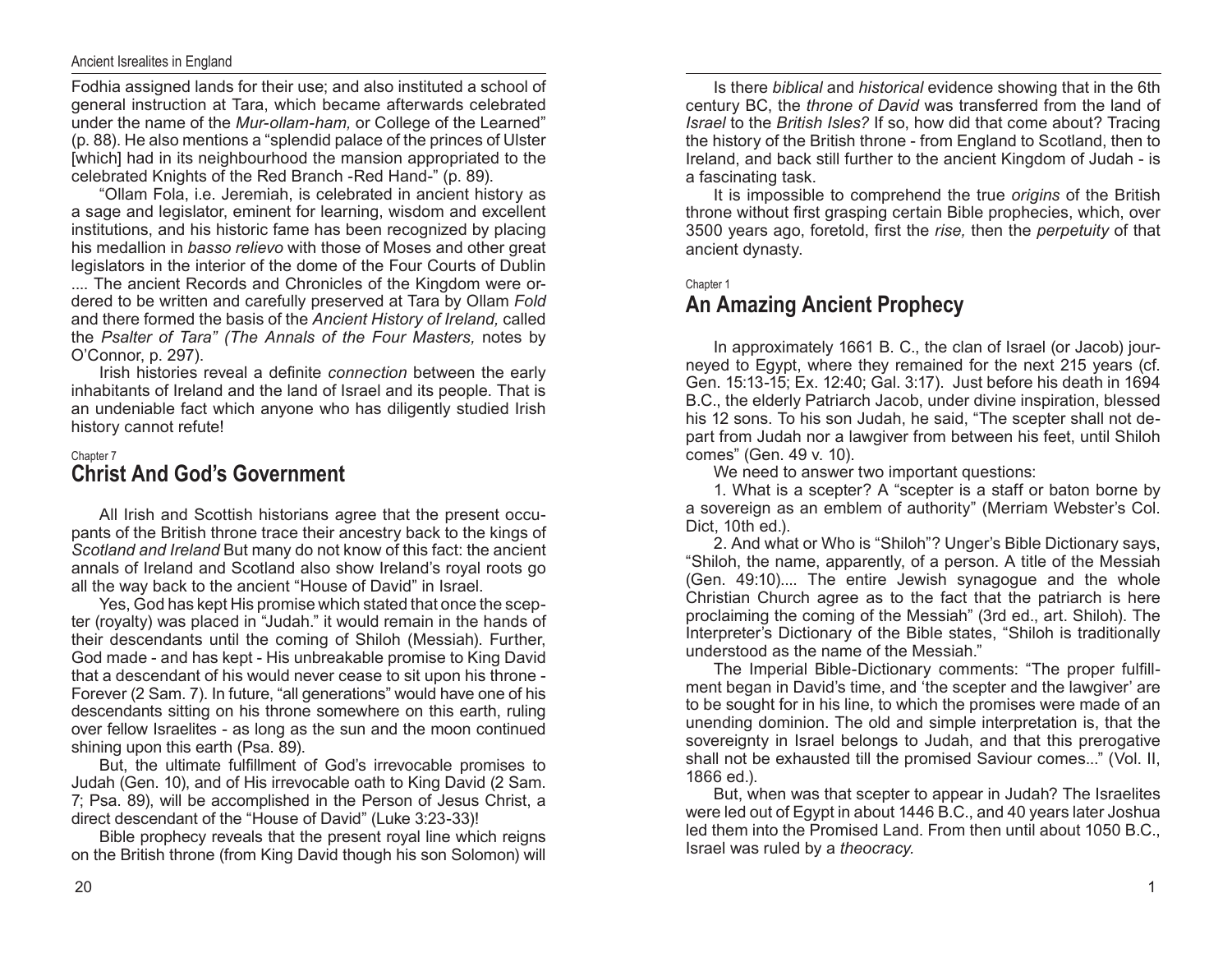"...He gave them judges for about 450 years then God gave them Saul a son of Kish... of the tribe of *Benjamin,* for 40 years. And when He had removed him, He raised up for them David as king of the tribe of *Judah* and said, "I have found David... a man after My own heart, who will do My will" (Acts. 13:20-22). David wisely ruled Israel for 40 years and six months (2 Sam. 4:4-5), from about 1010 B.C. to 970 B.C.

After King David's death, "Solomon, David's son, sat on the *throne of the Lord* as king instead of David his father, and prospered" (1 Chr. 29:23). We see that David and his descendants actually sat on "the throne of the Lord"!

## **God's Everlasting Covenant with David**

God had promised that He would establish the "scepter" (kingship) in the tribe of *Judah,* and that his descendants would continue to hold that "scepter" until the coming of "Shiloh"-the *Messiah/Christ*  (*Gen*. 49:10). (*1* Sam. 17:13; 2 Sam. 2:4).

Some mistakenly think Psalm 89:38-51 negates God's solemn promise to David. Not true! Verse 38 says that God "abhorred His "anointed" (i.e. Zedekiah), "cast" off, "renounced" and "profaned" His servant's - Zedekiah's - "crown by casting it to the ground" (v. 39). That happened to Zedekiah in 586 B.C-over four centuries after God's irrevocable promise to David.

Unlike God's *unconditional* promise to David, His promise to Solomon was given with the *condition* that Solomon would obey Him. David had "many sons" (I Sam. 28:5). If his son Solomon disobeyed God, the Lord could then choose another of his sons in order to carry out His promise that David would *never fail* to have a descendant on his throne throughout "all generations" (cf. Psa. 132:10-12), Shortly before David's death, his "last words" included a reminder of God's irrevocable promise to him: "Yet He has made with me an everlasting covenant, ordered in all things and secure!" (2 Sam. 23:1, 5).

But, in spite of these many clear statements in the Scriptures, some Bible "scholars" simply refuse to believe God's solemn promise to David of an *everlasting dynasty.* They mistakenly assume his dynasty *ceased* to exist, after having reigned over Israelites for about 424 years - from about 1010 B. C. to 586 B.C. These apologists deny that God solemnly promised David that his dynasty - his Royal House - would continue to rule in *perpetuity* over at least *some* of the descendants of Israel. They try to explain away the *vast* gap of over 580 years between: 1) the destruction of the Kingdom of Judah and the overthrow of the House of David in Jerusalem in 586 B.C., and 2) the coming of *Christ* in 4 B.C.

with the Assyrians and went to Ireland; and also to Denmark, and called it 'Dan-mares,' Dan's country" (vol. 1, pp. 195-199). And the *Encyclopedia Britannica* says that "According to Danish tradition… Jutland [the mainland of Denmark] was acquired by Dan, the... ancestor of the Danes" (11th ed., vol. 8).

From *The Annals of Ireland,* we read, "The Dan'ans were a highly civilized people... from their long residence in Greece, and their intercourse with the Phoenicians. their first appearance in Ireland was 1200 b.c., or 85 years after the great victory of Deborah." This means they colonized Ireland many centuries before Zedekiah's daughters, accompanied by Jeremiah, arrived in that Emerald Isle, probably around 565-570 B.C.

## **Who Was Ollam Fodhla?**

A few years ago, a Northern Irish newspaper ran the following interesting article entitled, "Did a lost tribe of Israel land at Carrackfergus?" 'Many centuries ago three [famous] people arrived on the shore at what is today Carrickfergus. It was around the year 582 B.C., four years after the fall of Jerusalem in 586, and the *three*  were an aged *man* called Ollam Fodhla (Lawgiver), his secretary, and a beautiful princess called Tamar. With them they brought a large, *rough stone...* which they guarded jealously. According to some religious scholars the aged man who landed at Carrick many centuries ago was the prophet Jeremiah .... The rough *stone* also brought with them was, according to legend, Jacob's pillar, or Stone of Scone .... Princess Tamar is often referred to in ancient Irish poetry, where she is called 'Tea Tephi" ("Larne Times," Dec. 24, 1986).

But Jeremiah, the "king's daughters" and their escort (the Gaels) weren't expelled by Ahmosis II until he ascended the throne in 569 B.C., or shortly afterward; therefore, Jeremiah must have arrived in Ireland a few years later - because Irish historians tell us that this royal party from Egypt spent a short time in Spain in route to the Emerald Isle.

Irish historian, Thomas Moore, says that during the "dim period of Irish history... the Royal Sage, *Ollamh Fodhla,* is almost the only one who, from the strong light of tradition thrown around him, stands out as a being of historical substance and truth" *(The History of Ireland,* Vol. I, p. 86). Moore also says that "few, perhaps, could claim a more virtual title to this privilege than the great legislator of the ancient Irish, Ollamh Fodhia," whom he calls "this celebrated personage" (pp. 86-87).

After mentioning the heralds, practitioners in physic, bards and musicians, Moore adds: "To the professors of these arts, Ollanih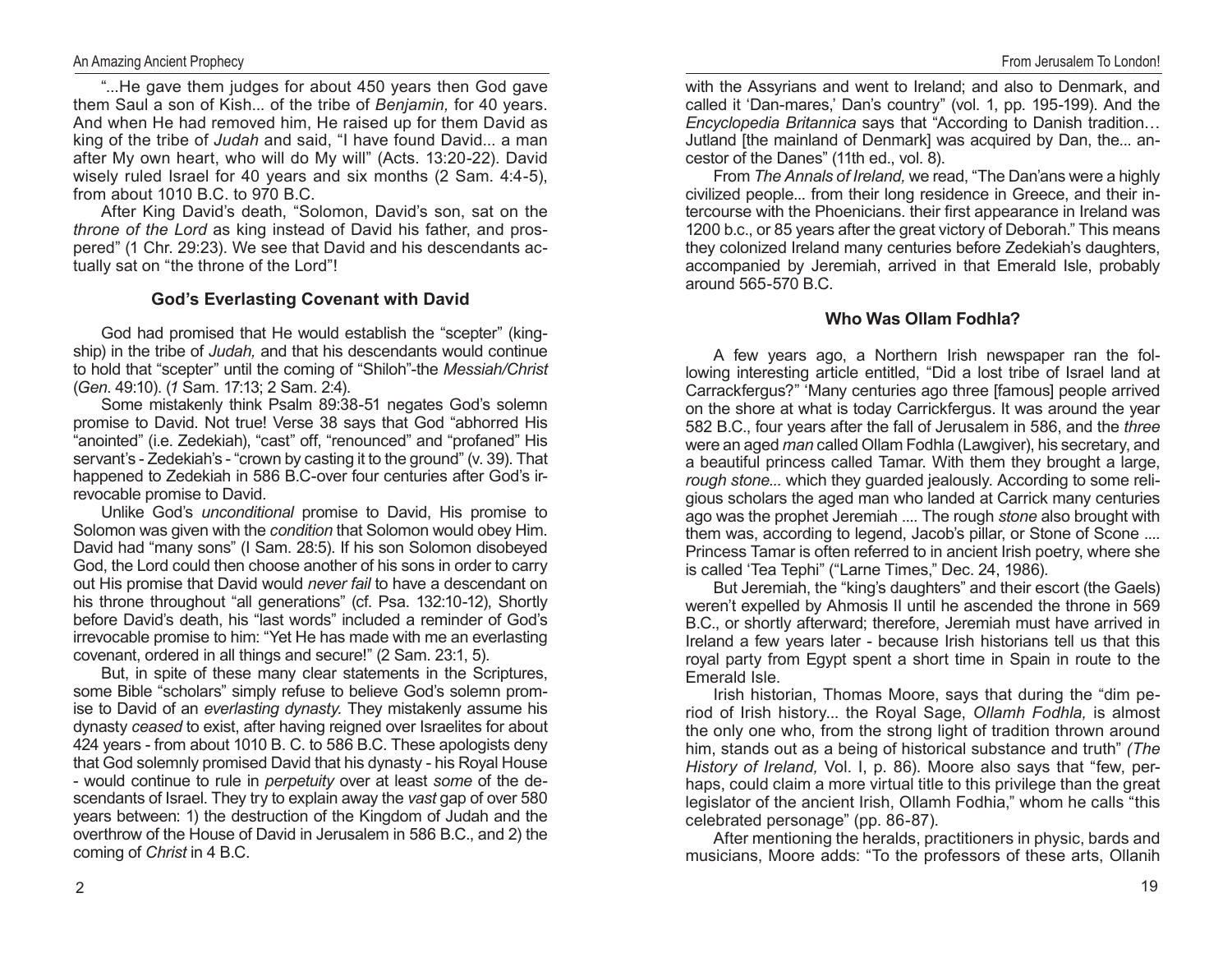and on their hill; stating as their reason for so doing that they (the Irishi have descended from the Royal Prophet David." King David, was certainly a "Royal Prophet" (Acts 2:30). He was also called "the sweet psalmist of Israel" (2 Sam. 23:1), being "a skillful player on the harp" (1 Sam. 16:16-17).

Irish historian Thomas Moore says, "Diodorus Siculus also gives an account, on authority of some ancient writers, of an island situated, as he says 'over against Gaul;' and which, from its position and size... their Round Temple, their study of the heavens, and the skill of their musicians on the HARP, might sufficiently warrant the assumption that Ireland was the island so characterised ." *(The Hist. of Ireland.* 1837 ed., vol. 1, p. 11).

Some believe that 'Jeremiah may have brought King David's harp with him - hence the symbolism in the [Irish] song 'The harp that once through Tara's Hall,' since Tara was the capital of Ireland for more than 200 years, by the way, the only national emblem of Ireland was the Harp of Tara with its angelic guardian" ("Larne Times" of Northern Ireland, Dec. 24, 1986). To this day, the *Irish HARP* is prominently featured on the British Royal Coat of Arms, and harks back to Northern Ireland, which still forms part of the United Kingdom. That Coat of Arms also features, among other things, nine *lions (tribal symbol of Judah,* Gen. 49:9), and a *unicorn (ox),* a symbol of the tribe of *Joseph* (Deut. 33:13-17).

#### Chapter 6

# **Ancient Israelites in Ireland?**

Ed Koch, former *Jewish* Mayor of New York City, once told Cardinal John O'Conner (of *Irish* descent) that "The Ten Lost Tribes of Israel we - Jews- believe ended up in Ireland" (U.S. *News & World Report,* March 17, 1987). Mayor Ed Koch obviously himself believed some of the Israelites did "end up in Ireland." Ancient Irish History reveals that some of the dispersed Israelites (from the "Lost Ten Tribes") had founded a thriving colony in Ireland about 600 years before the time of the Prophet Jeremiah!

According to Irish Historian Geoffrey Keating, the first permanent settlers in Ireland were known as the "Tuatha de Danaan." whom we are told "after sojourning for some time in Greece... proceeded from thence to Denmark and Norway" *(History of Ireland, vol. 2, p.*  59). What does "Tuatha" mean? "Tuath... Irish history... a 'Tribe' or 'people' in Ireland" *(New Eng. Dict. On Historical Principles, vol. 20,*  pt. 1, p. 441).

Keating also says "the *Danaans...* left Greece after a battle

This lengthy gap between Zedekiah's downfall in 586 B.C. and the coming of Christ (the Messiah) is impossible to *explain away* -if you really believe the Lord's solemn promise to David, and if you know "it is impossible for God to lie!" (Heb. 6:18). One of David's descendants was to sit upon his throne in "all generations" (Psa. 89:4).

## **Only Three Interregnums in David's Dynasty**

Since God's promise to David (c. 970 B.C.), a descendant of his has sat on his throne in every generation! However, there were *three temporary vacancies* (called "interregnums") in David's royal line. An "interregnum is the time during which a throne is *vacant* between two successive reigns or regimes" *(Merriam Webster's Collegiate Dictionary,* 10th ed.).

1. The *first vacancy* (interregnum) in David's royal line occurred when *Queen Athaliah* (having no royal Davidic blood) usurped the throne and ruled over the Kingdom of Judah for six years (c. 841-835 B.C.). When her son Ahaziah was murdered, after reigning only "one year" (2 Chr. 22:1-9), Athaliah "arose and destroyed all the *royal heirs* of the house of Judah" except Joash (vv. 10-1 1). For "six years" her authority was unchallenged; then the priest Jehoida installed the young Joash on the throne.

2. The *second* vacancy in David's dynasty occurred between the fall of Jerusalem (in 586 B.C.), and the marriage of Zedekiah's daughter (only a decade or so later) to an Irish prince. An ancient Irish royal family - descendants of Judah's son Zerah - had previously ruled over a thriving colony of the peoples of lost Israel, some of whom had lived in Ireland for many centuries.

3. The *third* vacancy in the Davidic line occurred during an interregnum which lasted nearly 11 years - when King Charles I (a descendant of the ancient Scottish and Irish kings) was beheaded in 1649; but his son, Charles II, was restored to the British throne in 1660 - a little less that 11 *years* after his father had been beheaded. Besides these three interregnums, there are no other vacancies in the Davidic royal line from King David to the present time. These *interregnums* were well within the scope of God's solemn promise that David would have a descendant sitting on his throne in "all generations" (Psa. 89:4).

Some people mistakenly think the throne of David ceased to exist after Judah's last king, Zedekiah, was toppled from his throne in 586 B.C., at which time all of the nobles, as well as Zedekiah's sons - the royal seed of David's Dynasty - were killed by the Babylonians (Jer. 39:6-7). This left no *male heirs* to sit on David's throne. But many fail to recognize the fact that "Zedekiah's daughters" were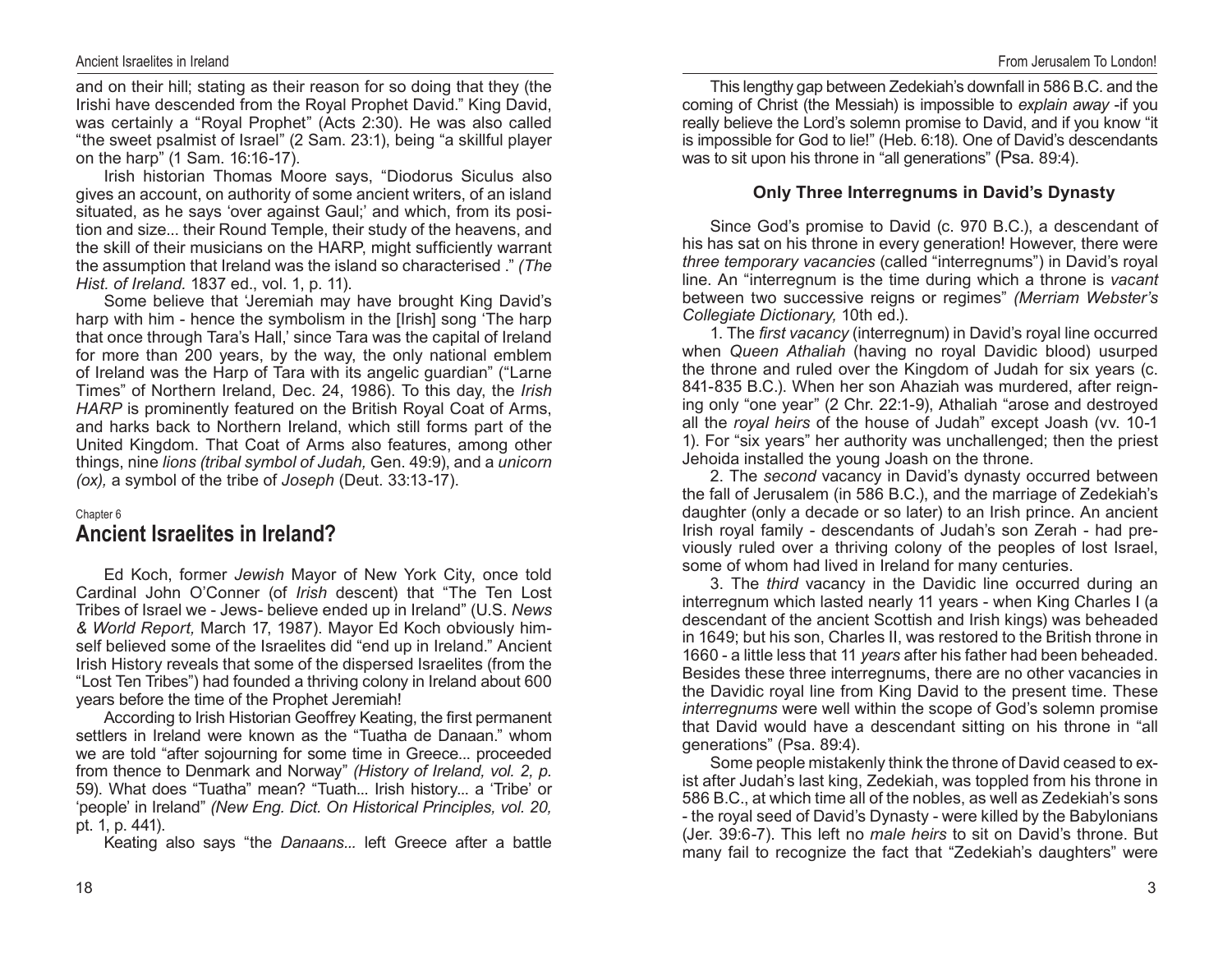## An Amazing Ancient Prophecy

spared (Jer. 41:10; 43:6-7). Since Zedekiah had no living sons, one of his daughters could continue the royal line of David - according to the biblical *law of inheritance* in ancient Israel (Num. 27:1-11; Josh. 17:6). In like manner, the British law of royal succession allows a daughter to inherit her father's throne - if he leaves no male heirs. This actually occurred four times in British history: Mary I, Elizabeth I, Queen Victoria and Queen Elizabeth II. Interestingly, the French "Salic law" of *dynastic succession* "excluded females from the line of succession" to the French throne *(Mer. Web. Col. Dict.* 10th ed.).

## **Did Jeremiah Really Migrate to Ireland?**

Jeremiah was one of the most remarkable of the Old Testiment prophets. His ministry (in Judah) covered a span of 40 years until the fall of Jerusalem in 586 B.C. He prophesied under the last five kings of Judah.

In 597 B.C., Jehoiachin (Coniah) succeeded his father Jehoia. Then, God commissioned Jeremiah to *transplant* the "king's daughters" from the land of Judah, to the Emerald Isle (Ireland). Do ancient Irish *histo‑ ries,* as well as present *traditions,* give us any clues showing that, in fact, Jeremiah did convey king Zedekiah's "daughters" from the land of Judah to Ireland, via Egypt and Spain? To this very day, some Irishmen believe the Hebrew Prophet Jeremiah brought one or more Jewish princesses to Ireland, shortly after the fall of Jerusalem in 586 B.C.

While touring Ireland in 1959, I visited the city of Enniskillen, N. Ireland. The local inhabitants informed me that the Prophet Jeremiah was buried nearby. I then hired a guide to take me to what many Irish believe to be "Jeremiah's Tomb," which according to Irish tradition is located on Devenish Isle, in Lough Erne, Northern Ireland.

In 1879, a Scottish historian, John MacLaren, published an interesting history of Scotland titled, *The History of Ancient Caledonia.* In that history, he reveals that the early Christians of Scotland believed their ancestors - who had been taught by Peter's brother Andrew, according to the Scottish *Declaration of Arbroath,* had worshipped the "God of Bethel," and they also knew they were descendants of the "twelve tribes of Israel," and say they brought *"Jacob's Pillow" stone*  into Britain. At that time the Scots kept the "seventh day" Sabbath, observed the annual Sabbaths of Leviticus 23, and even kept the "Sabbath of the land" every seventh year; they also refused to eat "unclean food" and paid "tythes" (pp. 1-6 1).

This author also says, "The original writings from which this history is translated, are believed to have been carried away by Edward 1, along with *Jacob's Pillow,* upon which the Caledonians Britain ruled Palestine, a survey of the stratigraphy of the Holy Land was made. In a 1935 Palestine Government publication (by Geological Adviser, G.S. Blake, B.Sc., A.R.S.M.. F.G.S.), we find proof that the Stone of Scone could have come from Palestine *(The Stratigraphy of Palestine And its Building Stones, pp. 5‑9, 15‑19, 51,* 78, 98).

In Mr. Blake's geological survey, he mentions *sandstone* in the "Gaza Coastal Plain," and in the "Beersheba District" (p. 5), as well as in "North of Gaza" (p. 6); "Between Caesarea and Haifa the single ridge is a highly *calcareous sandstone" (p.* 9); Further he mentions sandstone is found in the *"Inland,"* "Jordan" and "Transjordan" districts (pp. 15, 19, 51); In the "Dead Sea [area] there is a formation of *red sandstone" (p. 78). "Calcareous Sandstone:* Most of the sandstone quarries… occur on the ridge between at Atlit and Tantura' (on the coastal plain)" (p. 98). Bethel, where Jacob got his "pillow stone," is situated in the "inland" part of Palestine.

This geological survey should prove conclusively that sandstone similar to the Stone of Scone (which is a "calcareous sandstone") is still to be found in various locations of Palestine-hence the Stone of Scone could have come from Palestine. In fact, it did come from the Holy Land - just as ancient British traditions declare!

#### **Irish Tradition And David's Harp**

From Egypt, Jeremiah and his royal party took the Jewish princesses ("Scota" and 'Tea Tephi") to Ireland, where the latter princess, according to Irish historians, married a prince of the royal line of *Zerah* (of the "Red Hand"). We should not, therefore, be surprised to find that those princesses also took with them the tradition of their dynastic father, David, the harp *player.*

Do some of the Irish claim to be the descendants of the Royal Prophet, King David? The famous Italian astronomer, Galileo Galilei, was from a musical family, being the son of Vencenzo Galilei, a musician" (Ency. *Brit., 15h* ed., vol. 5, p. 638). Galileo's father. Vencenzo, published a book in 1581 entitled *Dialogo della Musica Antica* - in which he says the *harp* which was then so common in Ireland owed its popularity to the fact that their ancestor King David was a skilled harpist.

Vencenzo says, "This most ancient instrument the HARP was brought to us Italians from Ireland where such are most excellently worked and in a great number; the inhabitants of the said island have made this their art during the many centuries they have lived there and, moreover, it is a special undertaking of the kingdom; and they paint and engrave it in their public and private buildings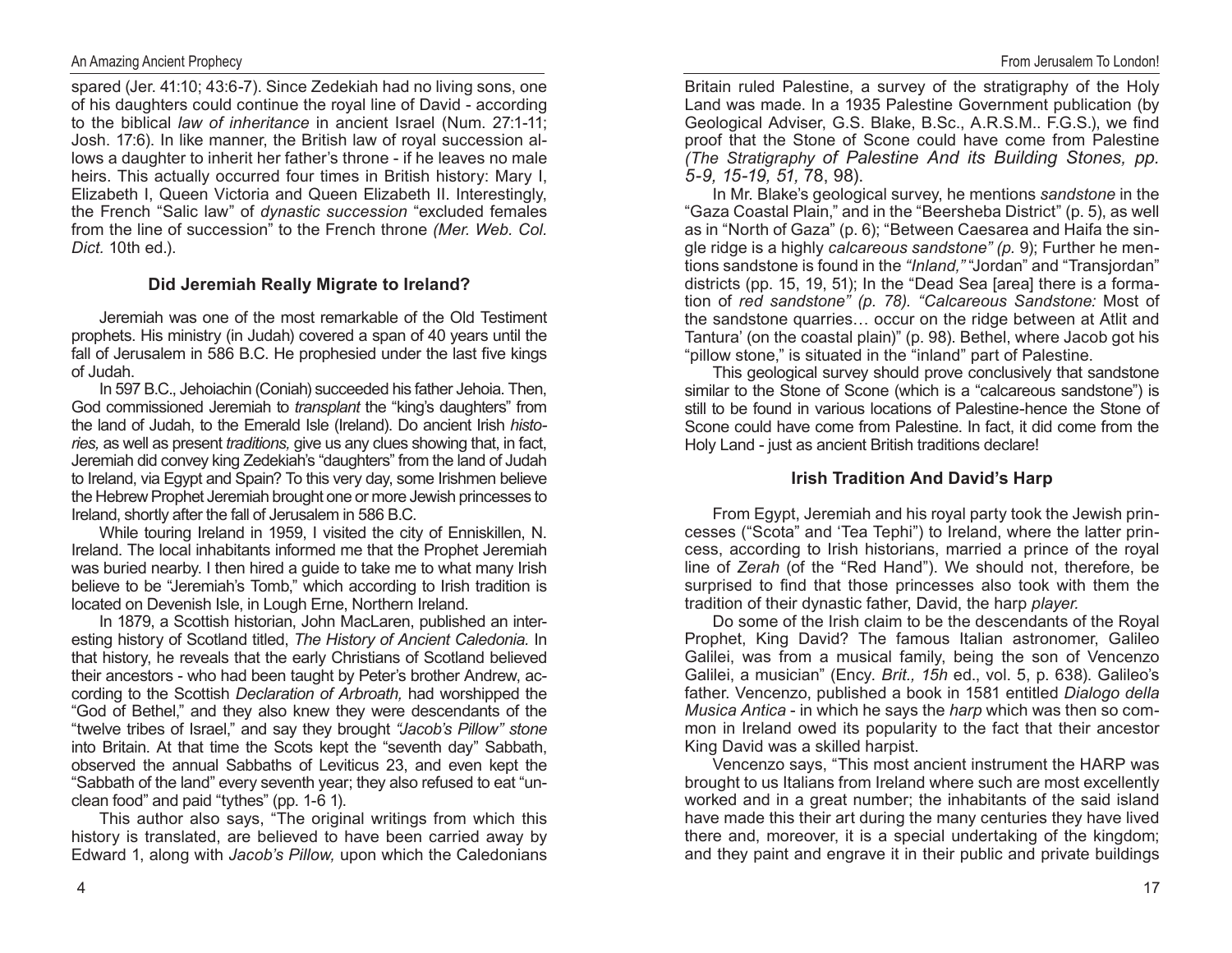Mighty One of Jacob, by the name of the Shepherd, the *Rock of Israel" (Gen. 49:24 NRSV).* 

The New American Standard version says, "...(From there is the Shepherd, the *Stone of Israel).*" Ferrar Fenton's translation says that God will mightily assist Joseph against his enemies "By the hands of the mighty God of Jacob, from whom is Israel's guardian stone."

Many scriptures make it clear that (in a *spiritual* sense!) Jesus Christ is the "Rock" or "Stone" of Israel (1 Cor. 10:4; Mt. 18:16; Eph. 2:20). Nonetheless, the Patriarch Jacob did anoint a special *stone,* or "pillar," stating that (in a *physical* sense!) it would represent "God's House" (Gen. 28:18, 22). God revealed to David that He would build him a royal "house"; and is it not most fitting that Jacob's "Guardian Stone," is still used by the descendants of Judah, whose throne is now located in "the height of Israel" (Ezek. 17:23) - in Britain, among the people's of Joseph's son Ephraim.

*Jacob's Pillow Stone is* called by many names: Stone of Scone, Stone of Destiny, and is sometimes called "Lia Fail" (Wonderful Stone): "The story of *Lia Fail:* - In its early days it was carried about by priests on the march in the wilderness (hence the much worn rings still attached to it, one at each end). Later it was borne by sea from East to West - 'to the extremity of the world of the sun's going.' Its bearers had resolved, at starting, to 'move on the face of the waters, in search of their brethren.' Shipwrecked on the [North] coast of Ireland, they yet came safe with *Lia Fail .... Eochaidh* 'sent for a car for Lia Fail, and he himself was placed thereon.' The story of the Stone was then repeated by his order, 'And Erimionn (Heremon) was seated on Lia Fail, and the crown was placed upon his head, and the mantle upon his shoulders, and all clapped and shouted.' And the name of that place, from that day forward, was called TARA" (Milner, *The Chronicles of En,* Vol. II, pp. 88-90).

Now that the Stone of Scone rests in Edinburgh Castle, will this in any way *prevent* the next British sovereign being crowned while seated in Edward's Coronation Chair, whose base was expressly designed to hold Jacob's Pillow Stone? No. The Scots have graciously said they *will* allow the Stone of Scone to be taken to Westminster Abbey for the Coronation of future British sovereigns!

What, then, is the true origin of this remarkable stone? Is it of Scottish origin, as some claim? Or did it originate in the Promised Land - the ancient land inhabited by the twelve tribes of Israel?

Some mistakenly claim the Stone of Scone is not from Palestine, but is from Scotland. That stone is described as a "calcareous sandstone," Are there any outcroppings of "calcaerous sandstone" found in Palestine today? There certainly are. When crowned their kings at Scone Palace" (p. 2).

Furthermore, MacLaren states that a Scot named "Pharaoh or Fergus, went out to the Holy Land with a party of Scotsmen to fight against the Jews, and were eye-witness of the death of Christ" (p. 48); and he says that some of them also witnessed the destruction of Jerusalem, which occurred in 70 AD. (p. 52-55).

Note. Roman forces first landed in England in 54 B.C., but soon returned to Gaul. In 43 A.D. they again invaded Britain, occupying it for the next 400 years.

This Scottish historian repeatedly calls Ireland "Jeremiah's land" (pp. 56, 57, 58). As the orders were that no Jewish slaves were to be allowed to land there [at Rome], but were permitted to land either in *Britain* or Gaul -France-Belgium-, or *Jeremiah's Land* [Ireland], or any other port *beyond* the great god Gib's Rock [Gibraltar] (the God of the Storm), they set sail from Rome, bound for *Jeremiah's Land" (p. 56).*

#### Chapter 2

# **Jeremiah's Commission**

But, exactly what did God have in mind for Jeremiah to do? "See, I have this day set you over the *nations* and over the kingdoms, to root out and to pull down, to destroy and to throw *down,* to *Build* and to Plant" (v. 10), Most Bible scholars understand that Jeremiah spent many years prophesying the destruction of the Kingdom of Judah. During that time, he warned their leaders (including their kings) that the Babylonians would destroy both the Kingdom of Judah and the city of Jerusalem (24:1-13; 32:26-34). For this prophesied calamity, "he was... shut up in the court of the prison" for many days (33:1). Nonetheless, he continued prophesying against the Kingdom of Judah, saying it would be pulled down (chapters 34-37; 38:1-4).

Irish histories reveal that there were two princesses, daughters of King Zedekiah, who were later connected with the people of Ireland: Scota and her sister *Tamar Tephi.*

1. Scota was apparently the older of the two sisters, who were in fact King Zedekiah's daughters. Scotch-Irish records reveal that this eastern princess, Scota, married Niul - one of Pharaoh Hophra's mercenary soldiers - while still living as a royal refugee under the protection of the Pharaoh. Hophra had a royal "house" or palace at Tahpanhes, Egypt (See Jer. 33:9; 44:30). It was this Scota whose name the people of Ireland later adopted - as Ireland was called "Scotia" until the 10th century A.D. Subsequently, that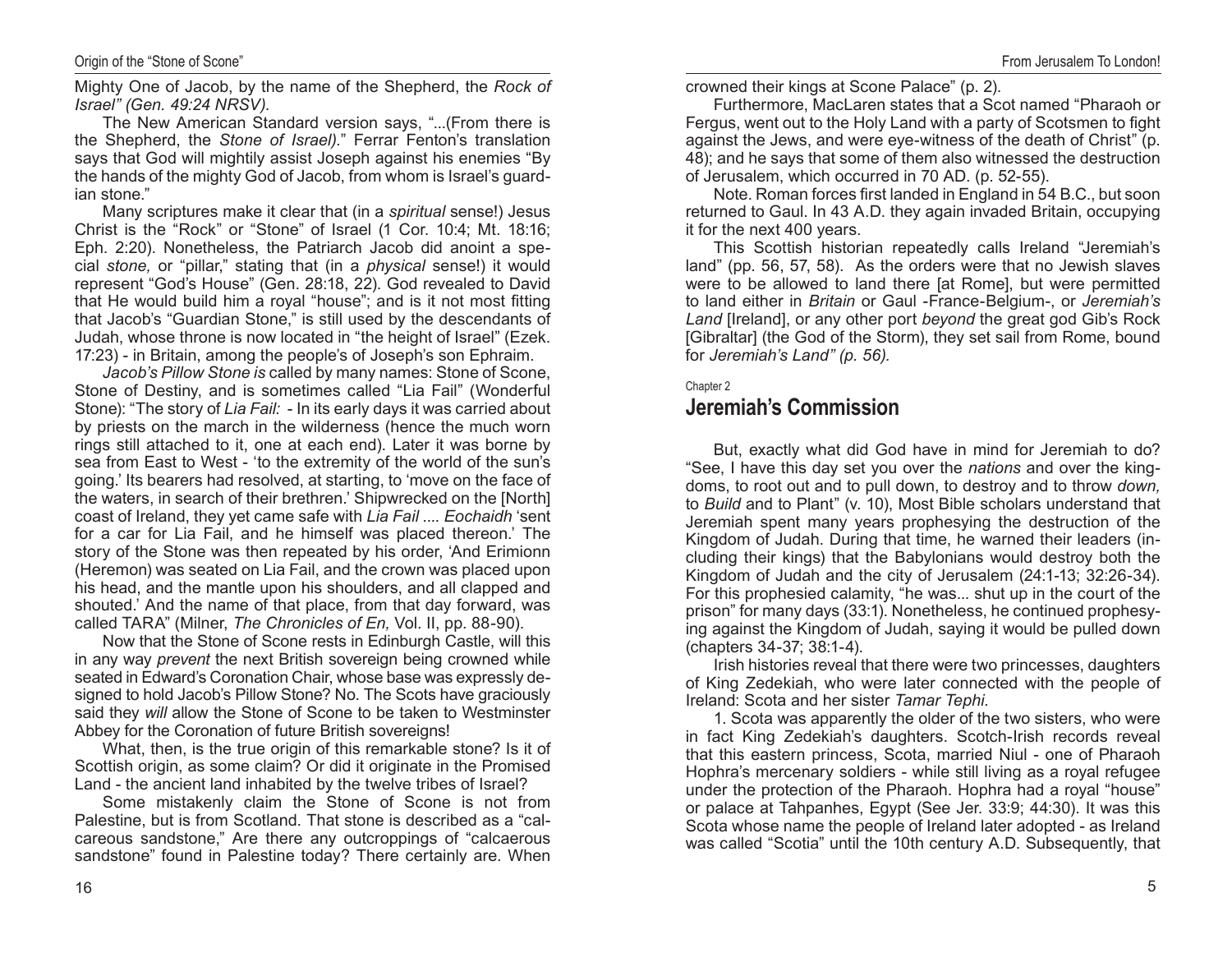#### Jeremiah's Divine Commission

name was applied to North Britain (Scotland), and still later to Nova Scotia in Eastern Canada.

*2.* Tamar Tephi was the second of Zedekiah's daughters. *Tamar*  means *Palm. When Tamar* is combined with Tephi (Heb. "beautiful") it means *palm beautiful-that is Beautiful Palm.* In Irish history, *Tamar Tephi* was also known by the name Tea Tephi. When Tea (Heb. wanderer*)* is combined with Tephi (Heb. "beautiful"), we get Tea Tephi (*Beautiful Wanderer*)*.* We shall soon see why this beautiful princess was called a Beautiful Wanderer?

When Jerusalem fell in 586 B.C., these two princesses were quite young, as proven by their father being only 32 years old when taken to Babylon at the fall of Jerusalem. Zedekiah was twenty-one years old when he became king, and he reigned eleven years [until taken to Babylon in 586 B.C. (2 Chr. 36:11).

Furthermore, since the Jewish princesses, Tamar and Scota, spent several years in Tahpanhes (Daphne), Egypt - during the reign of Pharaoh Hophra-they, in a sense, became his "adoptive daughters" by being under his protective custody. Irish annals say that, while yet in Egypt, *Scota* married a man named *Niul,* a Milesian mercenary (a Gael of *Israelite* ancestry!) in the employ of the Pharaoh Hophra. After going to Ireland, Tea Tephi married an Irish prince of the Zerah branch of Judah named *Eochaidh*  (Erimionn or Heremon).

Ancient Irish history mentions that - not long after the fall of Jerusalem in 586 B.C. - a gray-haired sage (or prophet) came to Ireland, bringing an Eastern princess "Tea-Tephi". He was accompanied by his scribe, "Simon Brach" (sometimes spelled Breck or Berech)*,* whom the Bible reveals to be Jeremiah's secretary, *Baruch*  (Jer. 3 1:32). But where were Jeremiah and Baruch to go? Remember, Jeremiah had been commissioned "to root out and pull down, to *de‑ stroy* and to throw down" the Kingdom of Judah *and* the throne of David; but he was also told that, afterward, he was to "Build and to Plant" (v. 10). What was he to build and plant? Obviously, the same *throne,* which he had helped to pull down in Judah!

## **King Zedekiah's Daughters in Egypt**

How did Zedekiah's daughters get from Israel to Ireland? At the time when Jeremiah, Baruch and the "king's daughters" were taken to Tahpanhes, Egypt (Jer. 43:67)*,* "Pharaoh-Hophra was king of Egypt" (44:30). Hophra, like the Jews, was at odds with the Babylonians. Furthermore, "Pharaoh's house" was in Tahpanhes (v. 9), which was a very important fortress city during his reign.

The *Encyclopedia Britannica* says, "Daphne (Tahpanhes, mod-

been for centuries an object of veneration to the Scots, who fancied that 'while it remained in the country, the State would be unshaken'. Upon this stone their kings, down to John Balliol, were crowned, and it is said that the following distich had been engraved upon it by Kenneth: 'If fates go right, where'er this stone *is found* the Scots shall monarchs of that realm be *crowned" (p. 47).*

Furthermore. "At coronations this *chair* and *stone* are moved into the Sanctuary [of Westminster Abbey], and since *1308* on them have been crowned all the sovereigns of England with three exceptions... Edward V, Edward VIII, and, seemingly, Mary II" (p. 47). Clearly, the British peoples have a very strong and ancient tradition that the Stone of Scone is the very stone upon which Jacob laid his head while sleeping in the vicinity of Bethel.

"And Jacob rose early in the morning, and took the stone that he had put for his pillows, and set it up for a pillar, and poured oil on top of it" (Gen. 2.8:18). Further, Jacob said, "And this stone which I have set for a pillar, shall be God's house..." *(v.18).* What did Jacob mean that it would "be God's house"?

God told the Prophet Nathan to inform King David of God's plan to build him an *house* - *an everlasting dynasty:* "Also the Lord tells you that He will make you a [royal] house" (2 Sam. 7: Il, 12-29). *Jacob's pil‑ low stone,* which he sanctified by *anointing* it with oil, would become a symbol of that Royal House among God's people Israel.

That "pillar" was later used in the coronation of the ancient kings of Judah: About *835 B.C. Joash,* was crowned in a manner very similar to that used by the British today. "And he [the priest] brought out the king's son [Joash], put the *crown* on him, and gave him the Testimony, they made him king and *anointed* him, and they clapped their hands and said, 'Long live the king!' .... When she, Queen Athaliah, looked, there was the king, standing by a *pillar*  according to *custom:* and the leaders and the trumpeters were by the king" (v. 14).

In like manner, around 621 B.C., King Josiah "stood by a *pillar*  and made a covenant before the Lord, to follow the Lord and to keep His commandments and His testimonies and His statutes..." (2 Kings 23:3). Historian John MacLaren says, "Jacob's pillow was used as a footstool to all the princes that have ruled since they left Egypt" (p. 10).

What was the "pillar" which the kings of Judah stood by on important State occasions? It was *Jacob's Pillar!* Speaking through the dying Patriarch Jacob, Almighty God promised *Joseph* great material blessings and divine protection (Gen. 49:22-26). In that end-time prophecy, God says, "Yet his bow [military might] remained taut, and his arms were made agile by the hands of the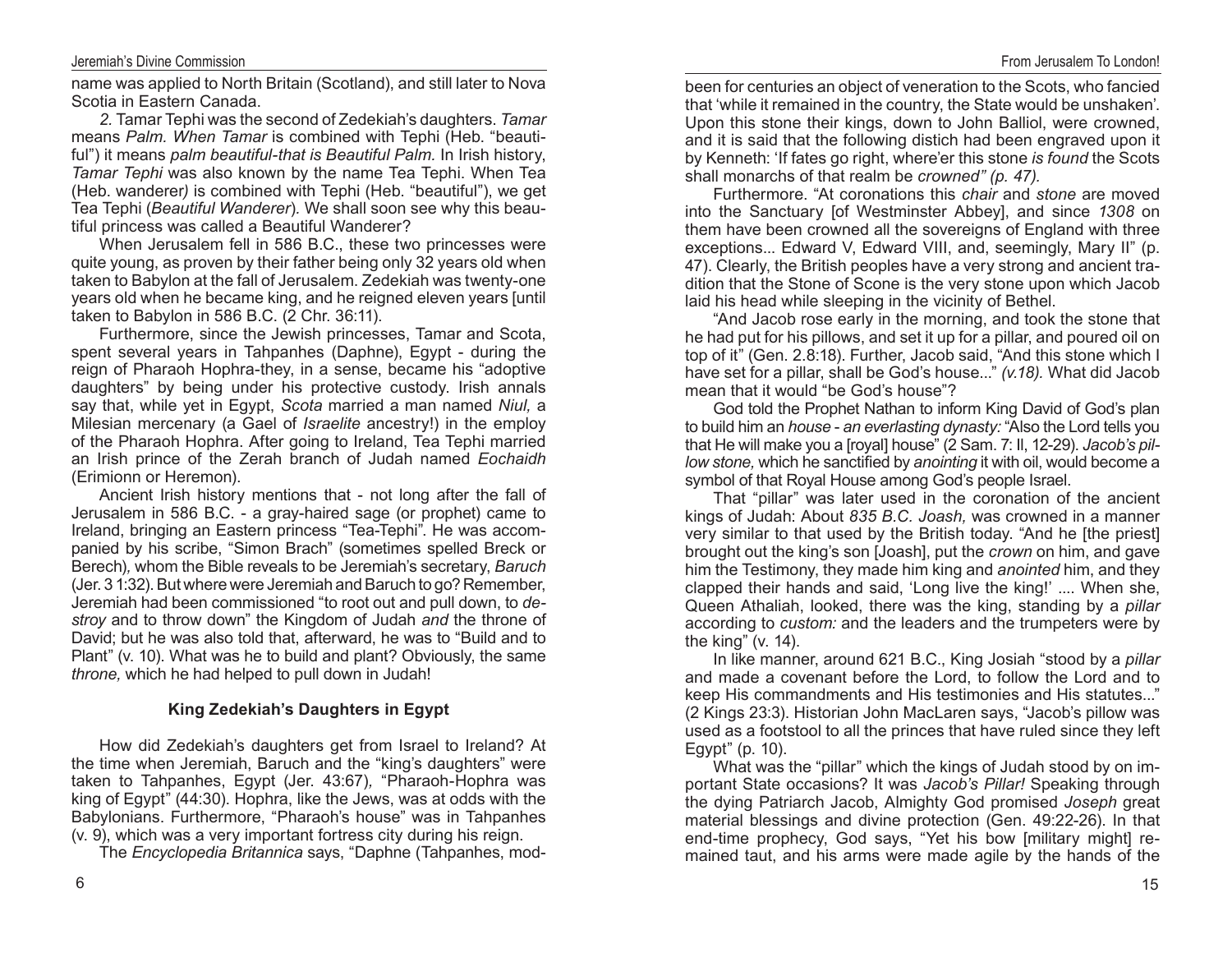# Chapter 5 **Origin of the Stone of Scone**

In December 1996, a "chunk of sandstone," called the Stone of Scone, was returned to Edinburgh, Scotland - amidst the playing of bagpipes, and the jubilation of the Scots. "Friday Nov. 15, 1996, the pale yellow stone - on which every great king of Scotland was crowned until 1296 - was returned home to the skirl of pipes, toasts of whiskey and a school holiday .... The stone came home because the British government of Prime Minister John Major decided it should, is now in Edinburgh Castle for display ...." (Los *Angeles Times Nov.* 16, 1996).

Why is that "stone" so important to the Scots, the peoples of Britain and the British-descended nations of the Commonwealth: Canada, Australia and New Zealand? This celebrated Stone of Scone has been called "the ancientest respected monument in the world" *(The Archaeological Journal. Sept.* 1856).

Some years ago, when visitors to Westminster Abbey in London were shown the Stone of Scone, they noticed that by it's side a sign displayed the words "Jacob's Pillow Stone." Also, while at Westminster Abbey, visitors may purchase a 128-page book titled, *Westminster Abbey* Official *Guide.*

Note this interesting quote from this *Official Guide* Coronation Chair - the Coronation Chair was made for Edward I - King of England - to enclose the famous Stone of Scone, which he seized in 1296 and brought from Scotland to the Abbey.... Legends abound concerning this mysterious object and tradition identifies this stone with the one upon which Jacob rested his head at Bethel - 'And Jacob rose up early in the morning, and took the stone that he had put for his pillows, and set it up for a pillar, and poured oil upon the top of it' (Genesis 28:18). Jacob's sons carried it to Egypt and from thence it passed to Spain with King Gathelus, son of Cecrops, the builder of Athens.

"About 700 BC it appears in *Ireland,* whither it was carried by the Spanish King's son *Simon Brech,* on his invasion of that island. A number of Israelite Celts or Gaels once lived in the Iberian Peninsula. There it was placed upon the sacred Hill of Tara, and called 'Lia-Fail', the fatal stone, or 'stone of destiny' .... Fergus Mor MacEirc (d. 502), the founder of the Scottish monarchy, and one of the Blood Royal of Ireland, received it in Scotland, and Kenneth MacAlpin (d. 846) finally deposited it in the Monastery of Scone *(846)" (Westminster Abbey Official Guide, 1994* ed., pp. 46-47).

This *Official Guide* also mentions that the Stone of Scone "had

ern Defneh)*,* an ancient fortress near the Syrian frontier of Egypt, on the Pelusian arm of the Nile. Here King Psammetichus established a garrison *of foreign mercenaries, mostly* Carians and Ionian *Greeks.* After the destruction of Jerusalem by Nebuchadnezzar in 588 B.C. more accurately, in 586 B.C. the Jewish fugitives, of whom *Jeremiah was* one, came to Tahpanhes... The site was discovered by Sir Flinders Petrie in 1886 the name 'Castle of the Jews *Daughter*' seems to preserve the tradition of the Jewish refugees" (14th ed., vol. vii, p. 48)

Furthermore, 'Pharaoh Apries (Hophra*:* 588-569 B.C.)... fomented rebellion against the Babylonian suzerainty in Judah, but accomplished little there. *Colonies of Jewish refugees* including Jeremiah and the "king's daughters" were given shelter in Egypt. Herodotus describes Apries' reign as exceedingly prosperous" *(Ency. Brit.,* 15th ed. vol. 8).

Note. Famous British archaeologist and Egyptologist Sir Flinders Petrie (1853-1942), says the Egyptian city of *'Tahpanhes*  was an important garrison, and as the Jews fled there it must have been close to the frontier. It is clear that it was the Greek *Daphnae,*  the modern *Tell Defneh,* which is on the road to Palestine.... Of this an echo comes across the long ages; the fortress mound is known as Qasr Bint elYehudi, the palace of the Jew's daughter. It is named *Qasr*, as a palace, not *Qala,* a fortress. It is not named *Tell Bint El Yehudi,* as it would be if it were called so *after* it were a ruinous heap. Qasr is a name, which shows its descent from the time of... *Habitation for Nobility* and not merely for troops. So through the long ages of Greek and Roman and Arab there has come down the memory of the royal residence for the *king's daughters* from the wreck of Jerusalem" (*Egypt And Israel, pp. 85, 86*)*.*

We are told that during this *26th Dynasty,* the Egyptians regularly imported *foreign mercenaries* to guard their N.E. frontier, including the fortress city of Tahpanhes (Daphne). As an example, *Pharaoh "Psamtik* guarded the frontiers of Egypt with three strong garrisons, placing the Ionian and Carian mercenaries especially at the Pelusian *Daphnae...* in the northeast, from which quarter the most formidable enemies were likely to appear" (p. 40).

Some of the Greek mercenaries whom *Pharaoh hophra* employed in his service were undoubtedly Israelites who had earlier settled in Greece. "The Greeks continued to play a prominent role during the reigns of Psammetichus II and Apries (the Pharaoh Hophra of Jeremiah). Under the latter, however, a national movement among the Egyptians led to a revolt against the Egyptian king and the Greek element, with the result that the throne passed to the general Amasis (Ahmosis II), who withdrew ie *expelled!* the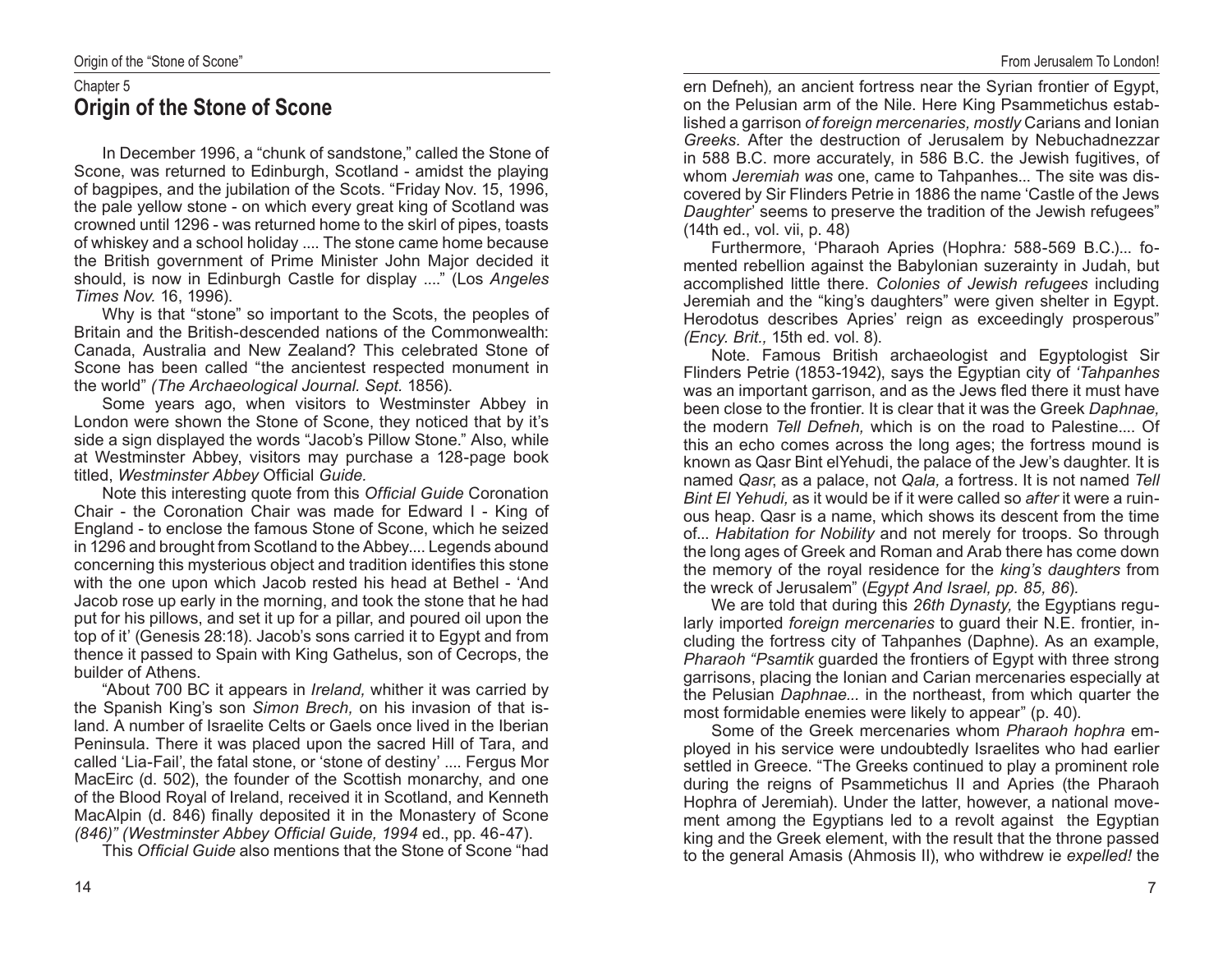Greeks from Daphnai (*Chamber's Ency. 1959* ed. Vol. *5*)*.*

When this new Pharaoh, Ahmosis II, gained the throne he drove out the Greek mercenaries at Tahpanhes (*c. 569 B.C.*)*,*  where Jeremiah and the "kings's daughters" had lived. But where did they go when they left Egypt? Many old Irish histories speak of an Eastern princess arriving in Ireland, from the land of Egypt. Undoubtedly, some of those "Greek" mercenaries (of *Israelite* descent) - who were expelled from Egypt after the reign of Pharaoh Hophra - accompanied Jeremiah and his royal party from Egypt to Ireland via Spain.

Irish historian Geoffrey Keating says, "Pharaoh Intur [i.e. Ahmosis II] and the Egyptians, in time, remembered their old grudge to the descendants of Niul and the family of Gaedal, namely, their resentment for the friendship the latter had formed with the children of Israel. They then made war upon the Gaels, who were thereby compelled to exile themselves from Egypt (History *of Ireland From the Earliest Period to the English Invasion, pp. 153‑156*)*.* Pharaoh Amhosis II drove out these Jews and their Israelite cousins, the Milesian Gaels, who were later called "Scots," by themselves using the name of Pharaoh's adopted daughter "Scota." Jeremiah, Baruch and the *"king's daughters"* were driven out of Egypt a few years after they had taken up residence in Tahpahnes shortly after the fall of Jerusalem.

The name *Scotland* for this geographical area of northern Britain (the *Caledonia* of the ancients)... originated in the *11th cen‑ tury,* when (from the tribe of Scots) part of it was called Scotia (a name previously applied to what is now *Ireland*); and the name of Scotland became established in the 12th and 13th centuries" (*Ency. Brit..* 11th ed., Vol. XXIX). Later some Scots went to Eastern Canada and founded Nova Scotia.

Jeremiah, the royal princesses and Baruch (and these Gaels, serving as their armed escort) went from Egypt to Spain, where they remained a comparatively short time, before migrating to Northern Ireland, where they subjugated Ireland's first permanent inhabitants, the *Tuatha‑de‑Danaan:* "In process of time, the *Tuatha‑de‑Danaan* of Ireland were themselves *dispossessed* of their sway; a successful invasion from the coast of Spain having put an end to the Danaanian dynasty, and transferred the Sceptre of Ireland into the hands of that Milesian or *Scotic race,* which through so long a series of succeeding ages, supplied Ireland with her kings. This celebrated colony came directly from Spain..." (Thomas Moore, *The History of Ireland, 1837* ed., Vol. I, p. 61). This author also mentions that Ireland was called "Scotia" until "the tenth century of our era" (p. 69),

exalt the lowly tree, saying that the "profane wicked prince of Israel" (King Zedekiah) was about to lose his crown (Ezek. 17:25-26): "Thus saith the Lord God; 'Remove the diadem and take off the *Crown:* This shall not be the same; exalt him that is low, the lowly prince in Ireland and abase him, King Zedekiah, that is *high. I* will overturn, overturn, overturn, it, the "crown"-i.e. the throne of David; and it shall be no more [overturned] until HE come whose right it is; and I will give it HIM, Christ" **(**21:27 KJV). This verse can't possibly mean that David's throne would "be no more" - i.e. cease to exist! - because God had repeatedly promised that David's throne would continue forever as assuredly as the sun and moon would remain (Psa. 89)!

It is a fact of history that God did *overturn* the throne of David *three times:* 1. from the ancient land of Israel, David's throne went to Ireland, via Egypt and Spain; 2. from Ireland it was taken to Scone, Scotland; 3. and from Scotland it was taken to London, England - when King James I became King of England in 1603, thus uniting the two crowns of England and Scotland. It is through King James I that historians trace the British sovereigns back through the Scottish and Irish kings; and from them we can follow their ancestral blood line all the way back to Zedekiah of Judah, a descendant of David.

Britain's Scottish-born *King James I* (king, 1603-1625), knew he was a descendant of the ancient Scottish and *Irish* kings. But did he realize he was also a descendant of the illustrious David, king of all Israel? James was crowned King of England and Scotland in 1603. Ten years later (on April 12, 1613), King James made this remarkable statement at Whitehall, in London, England: "There is a double reason why I should be careful of the welfare of that people, first as the King of England, and also as the King of Scotland, for the ancient kings of *Scotland* are descended from the kings of Ireland"

Ezekiel's two prophecies, as found in the 17th and 21st chapters, reveal that the Kingdom of Judah was to be *abased,* whereas the lowly people of ten-tribed Israel - some now living in Britain and other N.W. European countries - were about to be *exalted* by being given a descendant of King David to reign over them. As we have seen, that Davidic throne was destined to be transferred from the Kingdom of Judah to Ireland, then to Scotland, and would finally be taken to England in the person of King James I (called James VI by the Scots) in 1603. And, just as the Great God had promised during the 18th, 19th, and 20th centuries - the throne of Britain did become the world's most prestigious throne - ruling over a quarter of the earth, and one-fourth of its peoples!

That throne will not again be "overturned" until the *generation*  arrives which will witness the glorious coming of Shiloh (Messiah) -"until He comes whose right it is, and I will give it to Him"(Ezek. 21:27).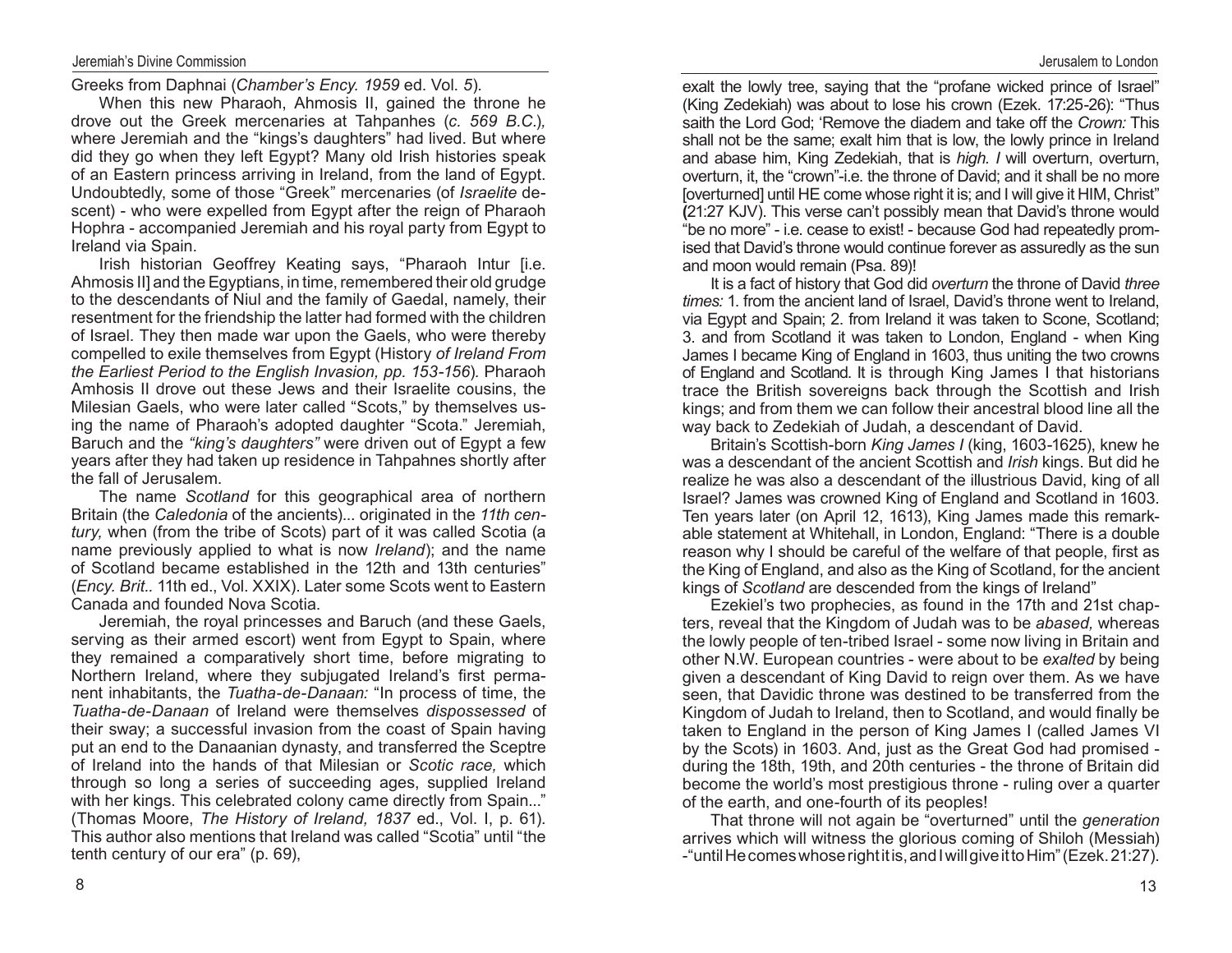## David's Throne Transferred

made inflexible laws for the governance of such as should dwell there peacefully, and he put protection on the city and granted privilege to it. At this time Eli the priest ruled in Judea, and the ark of the Covenant was in captivity to the Philistines" *'The Welsh Bruts*'.

Furthermore, all the royal families of N.W. Europe trace their lineage back through the ancient *kings of Troy,* at least some of whom, as we've have already noted, were descendants of the ancient Jewish clan of *Darda,* grandson of Judah! MacLaren's *Ancient History of Caledonia*  explains that peoples of the "twelve tribes of Israel" (pp. 14, 25, 29) had founded the city of Troy (p. 4), and then later when that city fell, some of them fled by ship, passed through the Mediterranean into Spain, and eventually went to *Ireland.*

So, when Jeremiah, his scribe Baruch and the daughters of King Zedekiah voyaged from Egypt to Ireland - they were escorted by Milesian mercenaries (or Gaels!). After a comparatively short sojourn in Spain, they journeyed on to Ireland - to a land where they knew Israelites had already settled, and had established a kingdom, hundreds of years before the fall of Jerusalem in 586 B.C!

#### Chapter 4

# **David's Throne Transferred**

How Did the "throne of David" get from the land of Israel to Ireland? The Prophet Ezekiel tells us how the Lord accomplished that. God inspired Ezekiel to give His people Israel a fascinating riddle concerning *two great eagles,* one representing *Babylon,* the other one Egypt. The Babylonian "eagle" conquered Judah, destroyed its Kingdom, toppled its king and princes. Yet King Zedekiah - who was put on his throne by Nebuchadnezzar - treacherously sought Egypt's aid to free the Jews from Babylonian rule. But God said the Egyptian "eagle" would be powerless to help Judah.

Through this parable, the Great God made known to Ezekiel what *He* planned to do: "I will take also one of the highest branches - Zedekiah - of the high cedar JUDAH and set it out. I will crop off from the topmost of its young twigs - Zedekiah's children a tender one [female], and will plant it on a high and prominent mountain. On the mountain height of ISRAEL [not Judah!] I will plant it; and it will bring forth boughs, and bear fruit, and be a majestic cedar.... And all the trees nations of the field shall know that I, the Lord have brought down the high tree "Judah"and exalted the low tree [ten-tribed "Israel"], dried up the green tree and made the dry tree flourish: 1, the Lord, have spoken and have done it" (Ezek. 17:22-24).

Ezekiel further explains that God would abase this high tree and

Moore says these "Scots" who came from Egypt to Ireland via Spain possessed a highly treasured Stone of Destiny (p. 60). In reference to these Scots (also called Milesians), Moore states. "From thence tracing this chosen race in their migrations to different countries, and connecting them, by marriage or friendship, during their long sojourn in Egypt, with most of the heroes of Scripture, our Bards conduct them at length... *to Spain* before they finally migrated into N. Ireland (p.61).

We are also told that during this same general time frame, "Egypt traded not only with the Near East but also with the rising Greek states of Asia Minor, the Aegean islands, and European Greece. Many *professional Greek soldiers* found employment in the Egyptian armies of this period" *(Collier's Encyc. 1959* ed., Vol. *7).*

The last biblical mention of Jeremiah is his own account of "the king's daughters," Baruch, and himself being taken to Tahpanhes shortly after the fall of Jerusalem in 586 B.C. (Jer. 43:5-7). There is not one more word in the O.T. concerning what happened to Jeremiah; but ancient Irish history picks up where the Bible breaks off, and shows that Jeremiah and the Jewish princesses did, in fact, leave Egypt and go to Ireland via Spain!

#### Chapter 3

# **The People of the Red Hand?**

The Milesian Scots (Gaels) who conquered the earlier inhabitants of Ireland (the Tuatha de Danaan) were also known as the people of the "Red Hand." From time immemorial the people of Northern Ireland (Ulster) have used the "Red Hand" as an emblem on their heraldry. Even today, the official flag of Northern Ireland features a "Red Hand." "The St. George's Cross with the ancient regional emblem, the blood-red right hand of Ulster**,** at its center surmounted by the Royal Crown, forms the flag of Northern Ireland. A shield bearing the similar emblem… forms the flag of the Governor of Ireland" (Evans, *The Observer's Book of Flags, p. 28).*  Numerous clans of Ireland, as well as 10 or 12 Scottish clans, also include the *Red Hand* on their family *coat of arms (The Scottish Tartans,* illustrated by William Semple). The Matheson clan has on its coat of arms *three of these blood‑red Right Hands.*

"The Red Hand of Ulster is claimed in some circles to be symbolic of this event [the *scarlet* thread tied around Zerah's *hand,*  Gen. 38:24-30], and also considered symbolic is the fact that the ancient Knights of Ulster were the most distinguished in the history of this island. They were known as the *Knights of the Red Branch*